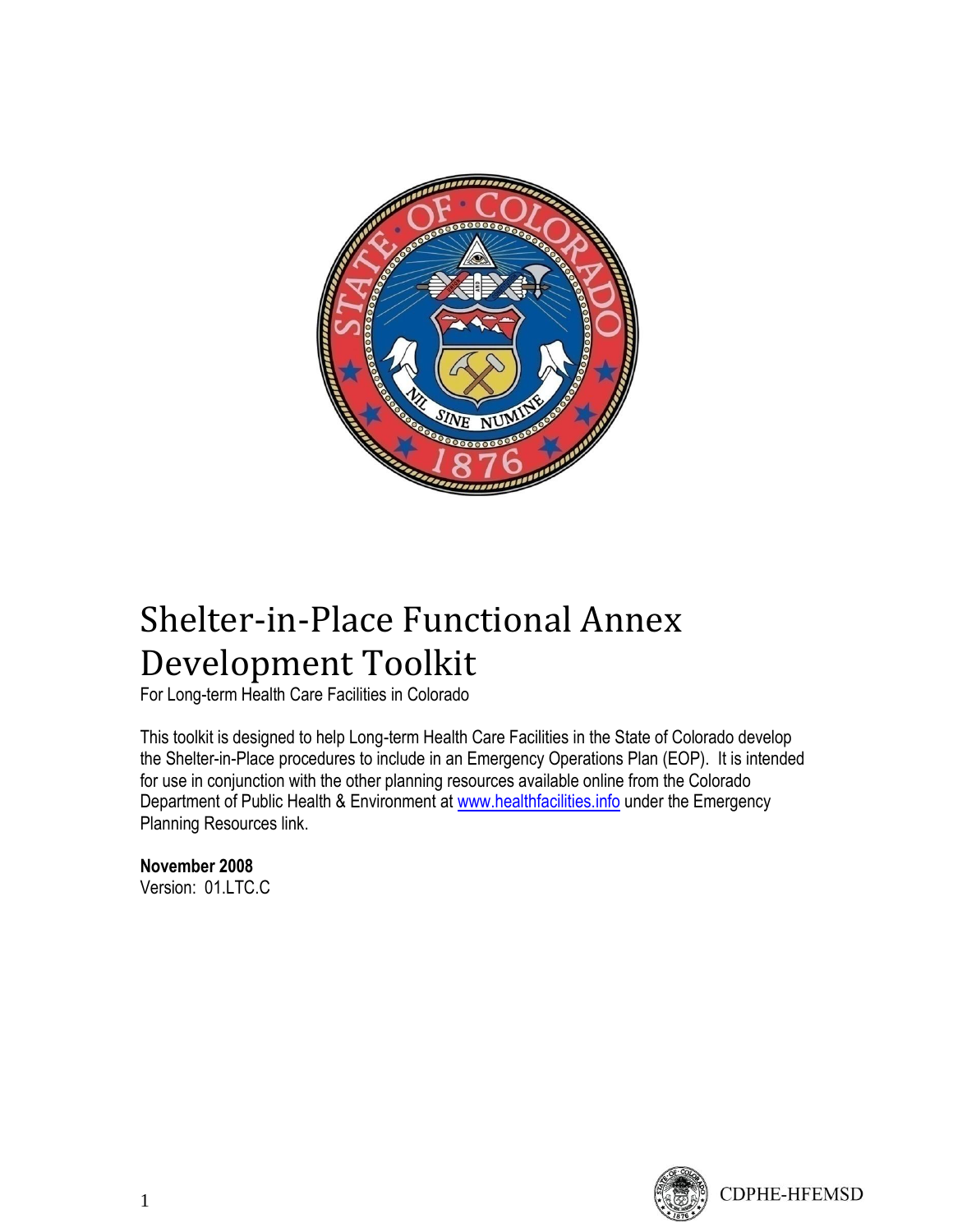# *INTRODUCTION:*

This Toolkit helps a facility create a Shelter-in-Place Functional Annex. It is designed for use in conjunction with the other emergency planning toolkits provided by the Colorado Department of Health and Environment (available online at [www.healthfacilities.info](http://www.healthfacilities.info/) under the Emergency Planning Resources link) but it may also be used independently. However, the Hazard-Specific Appendices Toolkit and the other Functional Annex Toolkits will greatly compliment this toolkit and facilities are strongly encouraged to use them together.

A Shelter-in-Place Annex is a critical component to a facility"s EOP. Emergency operation plans are required under federal CMS regulations 42 CFR 483.75, Colorado regulations 6 CCR 1011.1 Chapter V, Section 2.3, and the U.S. Department of Labor Occupational Safety and Health Administration (OSHA) 29 CFR 1910.38. Completion of this toolkit helps a facility fulfill the requirements outlined in these regulations.

This toolkit uses the standards in the Interim Comprehensive Planning Guide (CPG 101) and the Interim Emergency Management Planning Guide for Special Needs Populations (CPG 301). More information about the CPG including the full text of CPG 101 can be found at the Federal Emergency Management Agency (FEMA) website at

[http://www.fema/gov/about/divisions/cpg/shtem\)](http://www.fema/gov/about/divisions/cpg/shtem). Some of the guidelines offered in this toolkit also draw on Attachment F of the Guide for All-Hazards Emergency Operations Planning (SLG 101), Mass Care Annex, which the CPG standard guidelines are replacing. Text drawn directly from any of these documents appears in *italics* with parenthetical citations at the end of the selection indicating the source. All other informational text appears as normal print. Where applicable, sample text is also provided. Sample text appears **[bracketed and bolded]** and is suitable for use in the facility"s **Shelter-in-Place Functional Annex.** Other examples are available to download from the **electronic Shelter-in-Place Functional Annex Development Toolkit** at [www.healthfacilities.info](http://www.healthfacilities.info/) under the Emergency Planning Resources link.

### **DEFINING A FUNCTIONAL ANNEX**

The following information appears in the CPG 101 (pages 4-7) and clarifies the definition of a Functional Annex: *Functional, Support, Emergency Phase, or Agency-Focused Annexes add specific information and direction to the EOP. They all focus on critical operational functions and who is responsible for carrying them out. These Annexes clearly describe the policies, processes, roles, and responsibilities that agencies and departments carry out before, during, and after any emergency. While the Basic Plan provides broad, overarching information relevant to the EOP as a whole, these Annexes focus on specific responsibilities, tasks, and operational actions that pertain to the performance of a particular emergency operations function. These Annexes also establish preparedness targets (e.g., training, exercises, equipment checks, and maintenance) that facilitate achieving function-related goals and objectives during emergencies and disasters.*

Since an Annex is a stand-alone addition to an EOP only the most overarching and critical response tools for the facility are categorized as Annexes. Realistically, a long-term care facility must make one of the three decisions in the face of a disaster: **evacuate** away from the danger, **shelter in place** through the disaster, or provide **mass care** because of the disaster. Functional Annex toolkits for each of these options are available on the Health Facilities resources page at [www.healthfacilities.info,](http://www.healthfacilities.info/) under the Emergency Planning Resources link.

# **CONTENT**

A Functional Annex should mimic the layout of the Basic Plan as closely as possible. When complete, the **Shelter-in-Place Functional Annex** should be applicable to any disaster that

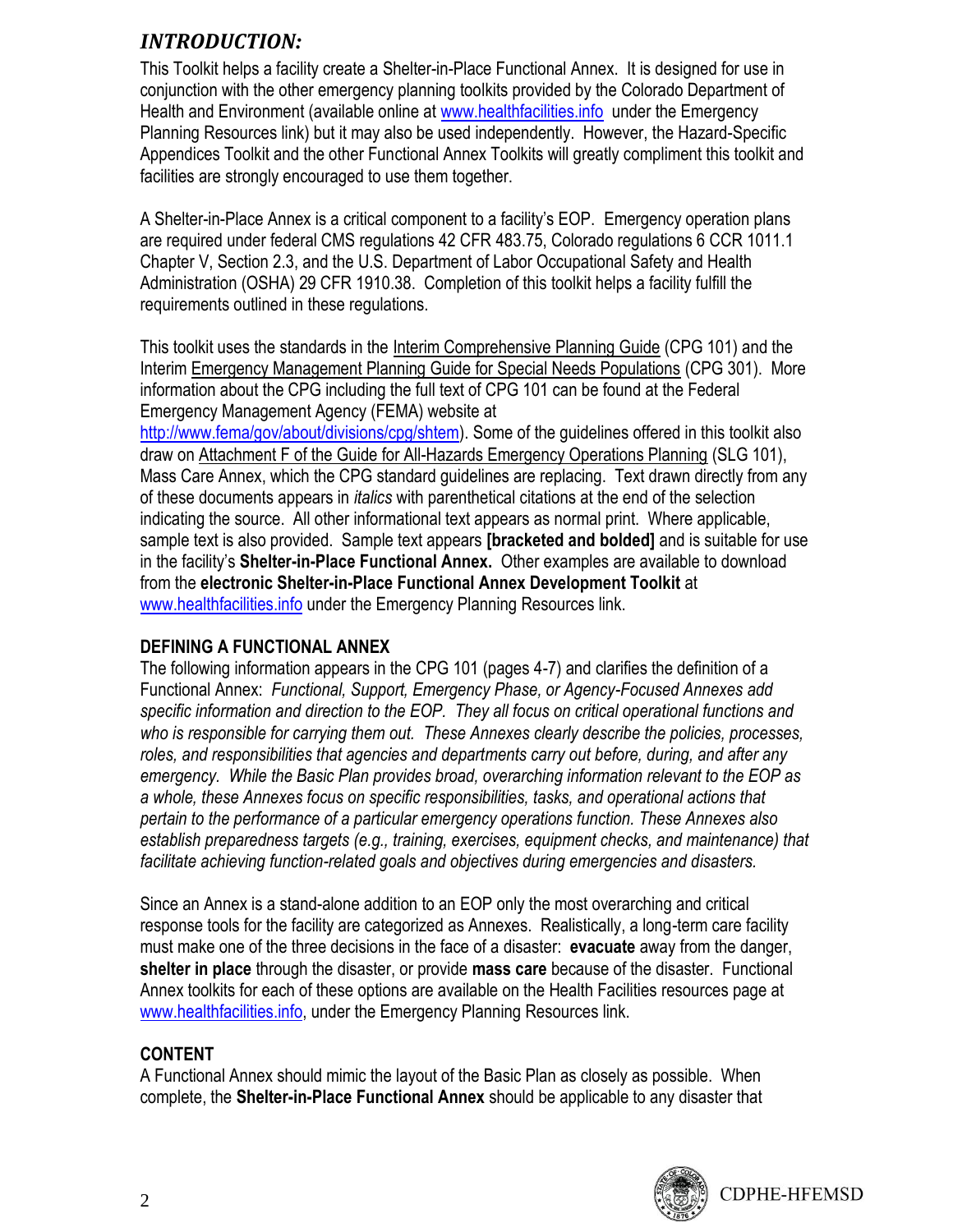requires sheltering at the facility for any length of time. Therefore, the contents of the Annex should be simultaneously clear, concise and flexible. Supporting documents such as maps, facility floor plans, diagrams of utility boxes, HVAC units, or back-up generators, checklists for facility staff, responsibility assignments and diagrams, and incident command forms may all be used to provide clarity for the Annex. These documents are included at the end of the Annex as **Tabs (Section 9)**. The **Shelter-in-Place Functional Annex Development Toolkit** lists materials in the order recommended by the CPG 101 (refer to pages 3-6, 4-10, and 4-11 in CPG 101.)

# **INSTRUCTIONS**

- 1. Assemble the Collaborative Planning Team (CPT) and distribute this toolkit to each member for review.
- 2. Collect the following information:
	- The facility"s **Hazard Analysis Toolkit** or similar documentation  $\bullet$
	- The facility"s **Basic Plan** document (see the **Basic Plan Toolkit** online for more help)
	- The existing sheltering-in-place procedures for the facility
	- $\bullet$  A copy of the facility's floor plan
	- Other relevant documents
- 3. Read the entire toolkit and use the information collected here to develop a **Shelter-in-Place Functional Annex** for the facility"s EOP.
- 4. Work each section in the toolkit in order. As with the other toolkits, each section of the plan draws on the section previous for clarification and focus.
- 5. Complete the entire toolkit.
- 6. Stop to check work often with facility, local, state and federal guidelines. The checkmark in the margins will help identify good stopping points.
- 7. Remember:
	- Most of the italicized text is drawn directly from the federal guidelines, CPG 101, CPG 301, or the SLG 101.
	- **[Bolded, bracketed text]** indicates sample text suitable for use in a facility"s Annex.
	- Be sure to address all of the suggestions under each section before moving on.  $\bullet$

# **DEVELOPING THE ANNEX**

The CPT is now ready to begin developing the **Shelter-in-Place Functional Annex.** The Annex is broken down into nine sections. Each section comes with a brief explanation, several best practices to help the CPT develop the content, and, where applicable, sample text or documents. Remember to work the entire toolkit.

In an event, this facility has two basic choices: Shelter-in-Place, or Evacuate to a Special Needs Mass Care Shelter at the direction of local or state authorities. It is reasonable to assume the facility will choose the Shelter-in-Place option, unless the State orders this facility to move.

# **Section 1: Purpose, Scope, Situations and Assumptions:**

This section is the brain of the **Annex**. The material establishes the intent and usage of the **Annex** and provides direction, clarity and context for the response procedures outlined. The content here is more specific than the counterparts located in the **Basic Plan** because it focuses exclusively on shelter-in-place-driven scenarios. Consider this section as the implementation instructions. When complete, the section should provide the following information:

• What events or hazards can trigger the Annex

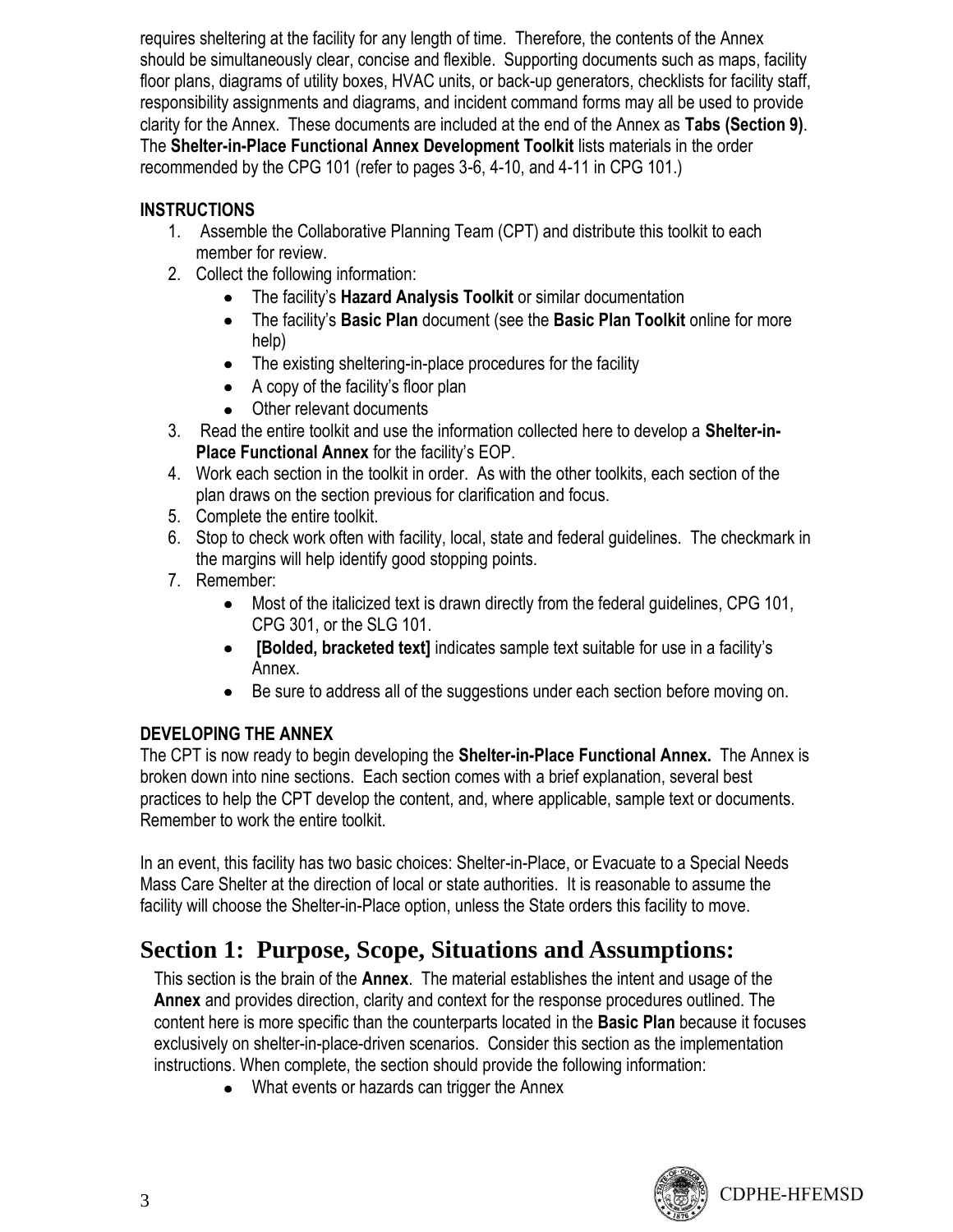- What personnel in the facility have the authority to order the activation of the Annex
- How long the Annex can be in effect
- What other aspects of the EOP, if any, should be activated with the Annex
- List what scenarios or assumptions are included in the Annex.

#### **1. Purpose:**

This section defines what the facility does in the event that residents, staff and perhaps others must stay in the facility for an extended period of time (planning is recommended for a 96-hour time frame). Tailor this paragraph to your specific facility by supporting this section with information from the **Basic Plan**, other Annexes or Appendices that may be needed, and at the same time leaving this section general enough that it covers the scope and situation (below). This section may be changed as the plan is tested or revised, but it should be a fairly simple statement. Revisit it throughout the process of creating this annex.

Much like the thesis statement of a paper or article, this paragraph establishes the overarching theme and intent of the Annex. All other aspects of the Annex should flow logically from this statement. An example is listed below:

**[Example: The purpose of this Annex is to provide guidance for this facility during a crisis or emergency that forces the residents, staff and others to stay in this facility for a 96-hour period in a self-sufficient way. The health and safety of the people here is the first priority of this facility. This facility is responsible for keeping residents healthy, property safe and medical equipment in good working order to sustain life during this emergency incident. The facility is also responsible for communicating the status of the facility to local authorities, responsible parties for residents, the department of health, and the local community. The facility manager will trigger this Annex in the event of the following hazards previously defined in the Hazard Analysis: Winter Storm, (fill in the hazards set by the CPT)]**

**2. Scope:** This paragraph establishes how much the Annex is intended to do. In other words, this section must clarify at what point before or during a disaster the Annex goes into effect and how far into or past the event the Annex is intended to function. Include the title of who is responsible for what function and an assessment of the responsible area. Maps, facility floor plans, or other graphics may be helpful to include as **Tabs (Section 9)** for reference and clarification.

The CPT decides the length of time this Annex will remain in operation. The team discusses the facility"s departments" needs, the possibility of staffing shortage, and anything that may affect Sheltering-in-Place at this facility. This paragraph changes as the plan evolves, as will the Situation and Assumptions below as this plan is tested and revised.

**[Example: This Annex includes sheltering-in-place procedures for staying in this facility for a four-day period, an ordering plan for supplies and medicines, sheltering guidelines, and a demobilizing plan for returning to normal functions. It also includes facility floor plans and the locations of utility shut-off points, a generator operating plan, and any necessary maps or building schematics. The Annex is intended to function from the time a facility decides to initiate the sheltering-in-place procedures until the emergency is contained.]**

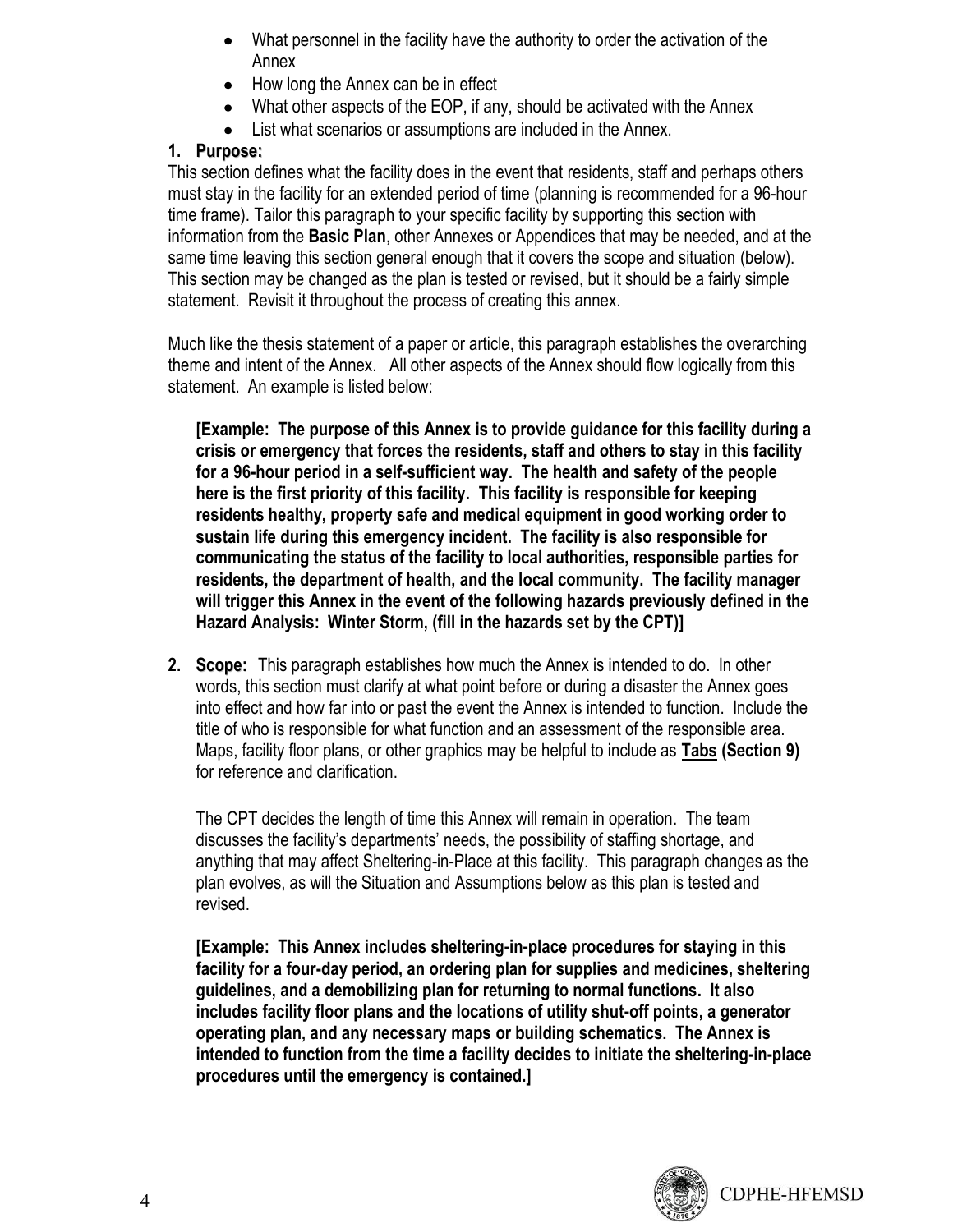**3. Situation and Assumptions:** This is a characterization of the situation. The CPT can refer to the Flee or Stay Chart in this toolkit online when developing this section. The CPG 101 recommends doing the following:

**A. Hazard Analysis Summary:** The CPT determines what hazards will trigger the Shelter-in-Place Annex. Discuss the relative probability and impact of the hazards, the geographic areas likely to be affected by particular hazards, the most vulnerable departments or buildings at this facility, characteristics of the special needs populations in this facility, and dependencies of this facility on other critical resources. An example of how to begin the process for this section is:

a. Why would this facility shelter in place?

1. Residents cannot be moved easily.

2. There is danger outside the facility (e.g. tornado, acts of terrorism, community disaster---In some cases, a forest or grass fire, or a chemical explosion happens nearby, or a winter storm makes leaving impossible)

#### **[Example: According to our Hazard Analysis, this facility may Shelter in Place because of**   $\qquad \qquad$ ,  $\qquad \qquad$  , and  $\qquad \qquad$  . Or, there is a **community disaster or emergency event and the residents and staff have been ordered to remain in the building by local authorities. Therefore, in order to save lives and protect property it is safest to shelter in place.]**

**B. Capability Assessment** The planning team determines the length of time the facility can function during the disaster. 96 hours is the new federal standard. This is a good place to include the assessment of the facility"s storage capabilities and note any Mutual Aid Agreements (MAAs) the facility has in place to procure additional resources for sheltering and feeding of residents, staff and maintaining equipment. It could also include a timeline for the duration of the emergency, and a list of what resources already are on hand. Other important points to discuss include:

- Note how many employees are available at a given time
- Discuss any special training employees may have relating to sheltering procedures
- Include aid agreements for additional assistance during an extended period of isolation in the facility
- Describe plans to delay any unnecessary services
- Identify what resources or equipment are available to move residents between rooms and floors, including when the elevator is not useable
- Explain where this equipment is stored
- Clearly mark resource storage areas for staff access
- Ensure necessary equipment (including generator) can be accessed 24/7
- Explain the protocol for staff training on equipment use
- Establish inventory protocols for this equipment and other supplies
- Pre-identify which residents require special medical equipment
- Have a facility information sheet on hand  $\bullet$

**[Example: This facility will shelter in place for a period of 96 hours (four days) until the disaster concludes or local services are restored. With the food supplies this facility has on hand, a generator in place that will supply power for telephones, cooking, lights, heat and other critical medical equipment, adequate planning for staff shortages, and adequate housekeeping and infection control supplies, this facility should be selfsufficient baring unforeseen difficulties. A list of special protocols, inventories and other information follows.]**

**C. Mitigation Overview** Provide the steps the facility takes to prevent or mitigate the necessity of a shelter-in-place scenario. Think creatively and address the variety of ways a facility keeps

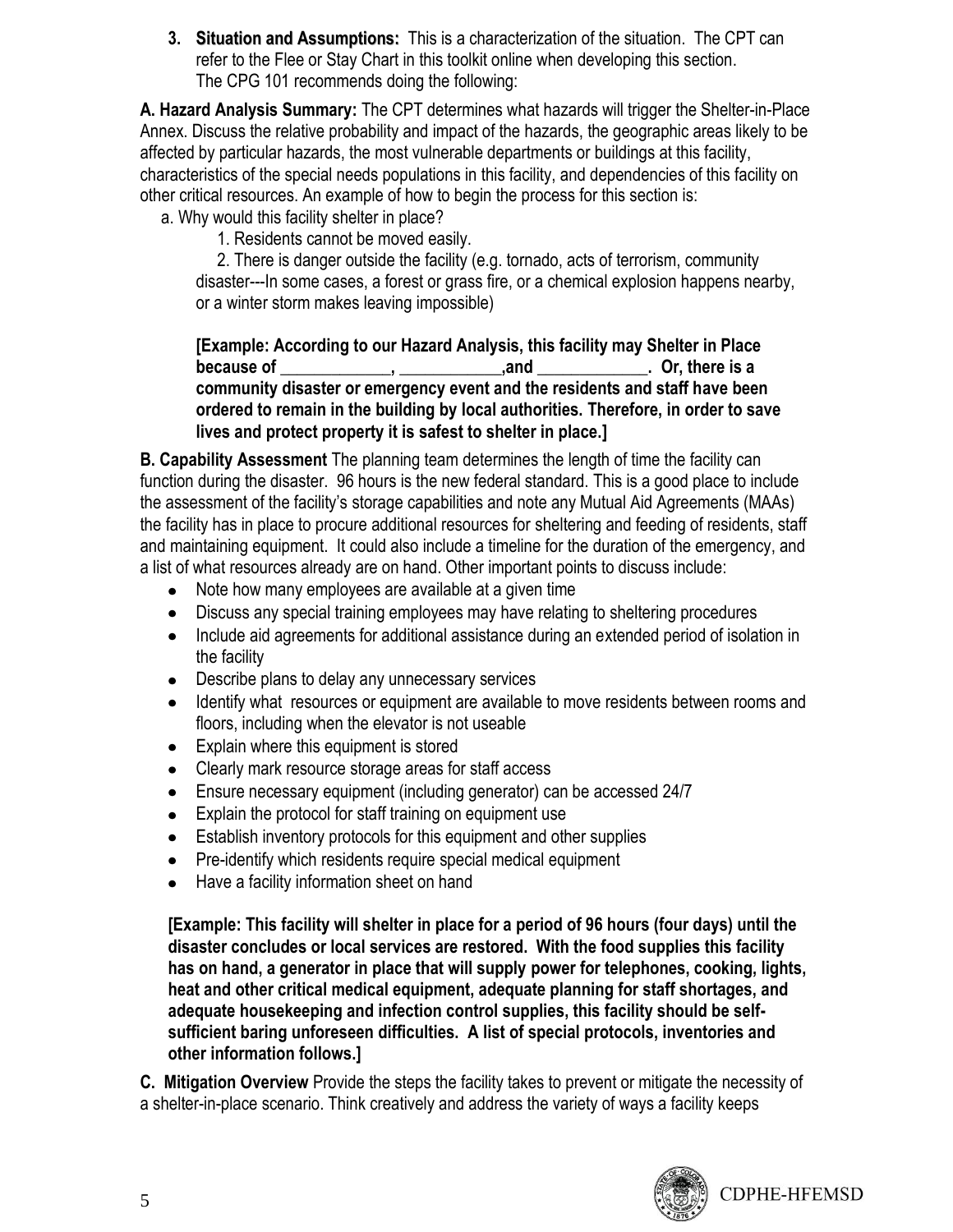residents and staff safe in the building. These include life-safety measures, training and exercise, building construction types, and temporary preventative measures. Specific things to include might be:

- Fire alarms  $\bullet$
- $\bullet$ Fire inspections
- $\bullet$ Sandbags or drainage ditches
- Safe storage of chemicals, cleaning supplies, and biohazards  $\bullet$
- $\bullet$ Personnel training in safety procedures
- Proper maintenance of the facility  $\bullet$
- Appropriate landscaping to handle climate-related hazards  $\bullet$
- $\bullet$ Construction considerations of the building
- $\bullet$ Rules governing the use of flammable materials (candles, wall hangings, etc.)
- Facility security (locked doors, restricted access, security guards, etc.)  $\bullet$

What can this facility do now, in advance, of such an emergency? How can it prepare to be selfsufficient for the length of time set by the CPT?

**[Example : This facility needs to better prepare for medical supply delivery during the disaster. There are currently only two-day supplies of life-sustaining drugs, and better storage is needed for refrigerated drug supplies for the 96-hour time frame.]** The team adds whatever the department supervisors see as problems, trouble spots or areas that could use improvement.

Use the 96-hour Resource Kit, the department checklists, and other tools available online to see some examples of what may be needed, how departments interact, and how personal and family emergency planning may change the scope, situation and assumptions for this facility. If members of the local community are NOT part of the CPT, make sure they are aware of this plan. ICS forms 201 and 202 may help the CPT team in planning. They may also be adapted to the facility"s specific needs, or the team may make their own forms to suit this section.

### **D. Planning Assumptions**

*These identify what the planning team assumed to be facts for planning purposes in order to make it possible to execute the EOP. During operations, the assumptions indicate areas where adjustments to the plan have to be made as the facts of the event become known. "Obvious" assumptions should be included but limited to those that need to be explicitly stated (e.g., do not state as an assumption that the hazard will occur; it is reasonable for the reader to believe that if the hazard was not possible., the plan would not address it.) (CPG 101)*

Use the **Hazard Analysis Toolkit** to determine which hazards may apply, then make assumptions based on the scenarios. Sample assumptions may include:

- **Assume that the power goes out.**
- **Assume that the roads are impassable to medical teams, vendors, and families.**
- **Assume that half of the staff (or whatever percentage of staff the CPT decides) will not be at work, and will not be able to get to work.**

What does that scenario look like for this facility? Put those assumptions here. **Example:** if one of the assumptions is that all the refrigerators will be operable, for both food and medical supplies, but during the testing or exercising of this Annex the facility finds that the facility"s back-up generator will only power half of them, this part of the Annex should reflect those assumptions, but may also have to be revised when this Annex is exercised and tested.

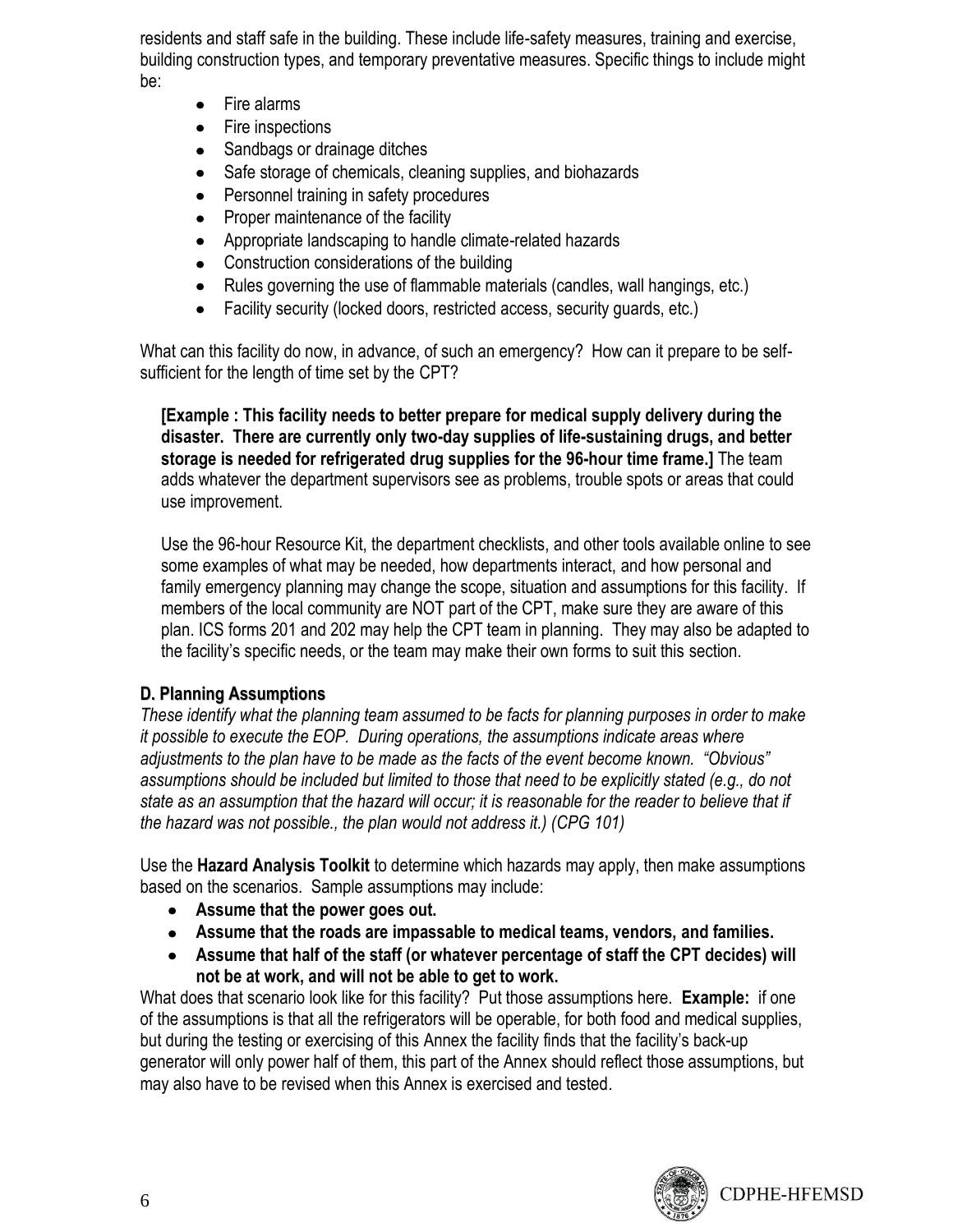**[Example: This facility has a small back-up generator that will be used for heat and lights. The second generator will power refrigerators, phones and other kitchen equipment. With**  only \_\_\_\_\_\_\_% of staff in the facility, daily operations will be limited to \_\_\_\_

**\_\_\_\_\_\_\_\_\_\_\_, and other emergency functions. ]**

#### **SECTION COMPLETE!**

Take a few moments to review the work so far. Examine any questions, comments, or sections requiring follow up. Note that much of this material will change before the development process is done, so be sure to check back often.

# **Section Two: Concept of Operations:**

(General Plan of Action) This part of the plan explains WHO will do WHAT to accomplish the safe sheltering of residents, staff, staff families and visitors during the emergency. WHEN they will do it and HOW they will do it is also included in this section. Determine what staff is critical to the operation of this Annex and their roles. There could be Standard Operating Procedures for the departments, checklists for the staff, or Job Action Sheets for volunteers. (Check the documents available online at [www.healthfacilities.info](http://www.healthfacilities.info/) , under Emergency Planning Resources) The object of this Annex is to keep the facility functioning during this emergency. "How To" information goes in this section.

#### **1. General Response**

Craft a general overview of how a facility should shelter-in-place. Discuss, in broad terms, the goals of the facility. When drafting the general section of the CONOPS, the CPT should consider the target accomplishments of sheltering-in-place as outlined in the *SLG 101:*

- *Identifies the scope of authority granted to an IC to act under standing orders from the "CEO".* (See Roles and Responsibilities in Section 3)
- **•** Describes the local community's provisions to assist the facility with sheltering-in-place.
- *Describes the means the facility will use to obtain public information on sheltering activities, specific actions they should take, and the overall hazard assessment.*
- *Describes provisions made to control access to the facility during and after sheltering.*
- *Describes the provisions made to provide security for the protection of the facility while sheltering-in-place. (A pandemic could trigger this Annex.)*
- *Describes the provisions made for the return of staff to the facility*
- *This section describes the framework for all direction, control, and coordination activities.*   $\bullet$ *It identifies who has tactical and operational control of response assets. Specifically, this section discusses how facilities coordinate efforts across jurisdictions while allowing each facility to remain its own "command center." This section also provides information on how department and agency plans nest into the EOP (horizontal coordination) and how higherlevel plans are expected to layer on the EOP (vertical integration). (CPG 101)*

Additional general requirements that specifically target facilities include:

Describe the means the facility will use to disseminate public information on sheltering activities, specific actions family members or caregivers should take, and an overall assessment of the situation.

Describe the provisions made to provide security at the shelter for residents and staff. The CPT may also include specific Sheltering plans at the end of the Annex as **Tabs (Section 9).** Be sure to include the concept of this plan in the general section, and work the detailed components into the functional response section. More information about these specific procedural plans is available at the end of the toolkit. ICS forms online may help the CPT with this section. Forms 202, 206 and 215 may be adapted to specific facility needs.

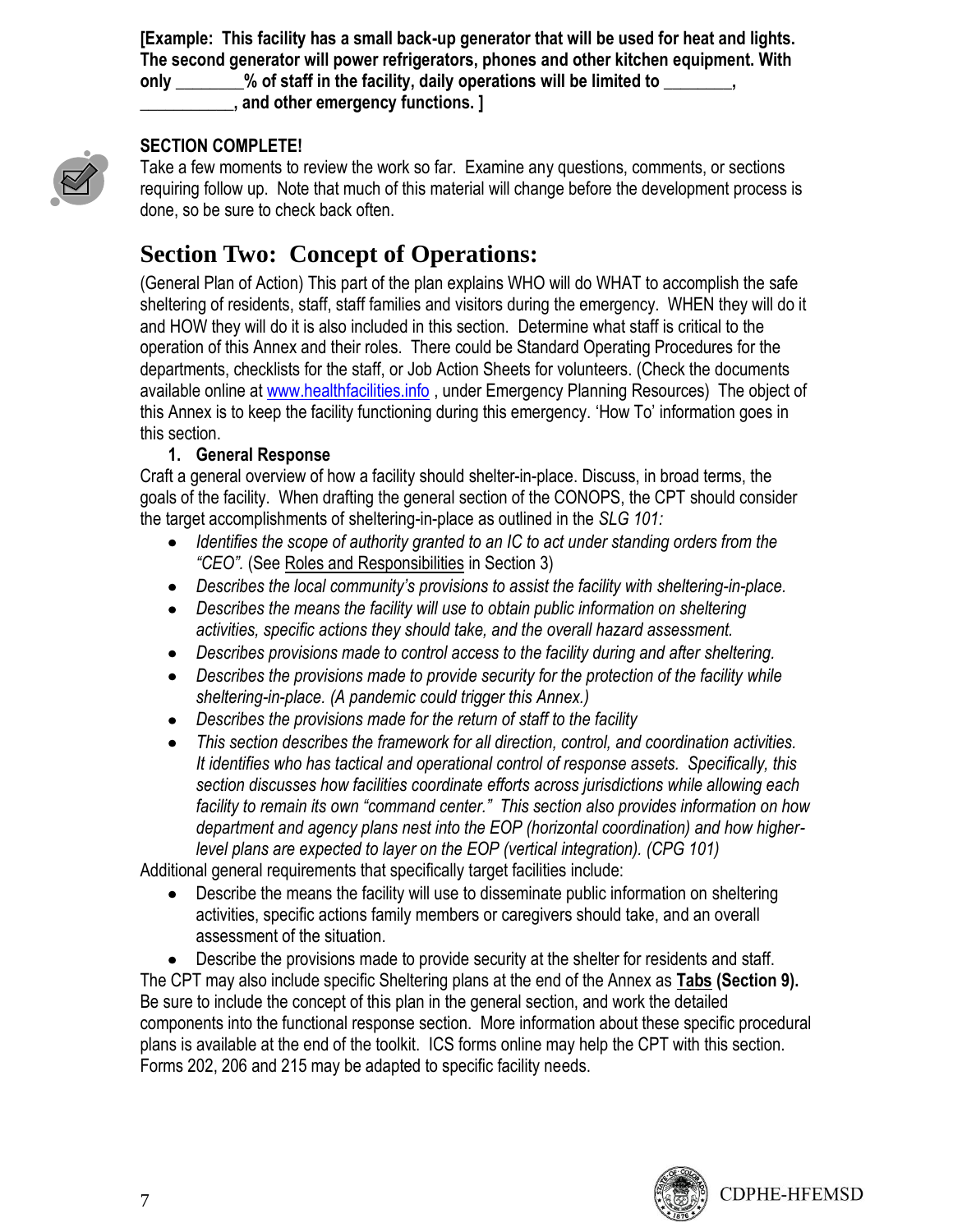### **2. Functional Response**

The CPT can now develop the actual procedures or guidelines that allow the facility initiate a sheltering plan. The CPT may find it useful to develop a series of checklists or forms to include at the end of the Annex in the form of **Tabs (Section 9).** Depending on the disaster, some of these actions may occur out of order or be re-evaluated as the event progresses and additional or new decisions might change earlier actions. Facilities must remain flexible during a response. Practicing the Annex will increase familiarity with the procedures, increasing their usefulness and decreasing the amount of time each task takes.



**Hint:** The material here can be presented in many ways. Job action sheets, procedures, checklists, organizational charts, or other simplified instructions that can be removed from the plan and distributed during a hazard may be particularly helpful. Be creative!

### **1. Step One: Assess the Hazard.**

These tasks normally take place at the scene of an emergency or disaster. For a facility, the scene of the disaster may be twofold: the actual disaster"s scene, and that of the facility. Much of this information is also included under Disaster Intelligence (Section 4) and Communications (Section 5). Construct the procedures to accomplish the following actions:

### **a. Examine the situation**

- What time of day is it?
- What are current weather conditions?
- What is the weather report for the next two days?
- How full is the facility?
- How many staff members are currently on-hand?

### **b. Assess and analyze the hazard**

- What is the hazard?
- Has the hazard already happened or is it imminent?
- How big is the hazard?
- How long is the event expected to last?
- How much of the community will be impacted?
- How much of the facility has been damaged or is at risk?
- Can the hazard be isolated?
- Is it possible to safely control the spread of the hazard at this point?
- Have emergency personnel been notified of the situation?

### **2. Step Two: Select and Implement Protective Actions.**

The Incident Commander (IC), based on the information gathered from step one, must determine the protective actions the facility will take in response to the hazard. In short, the IC will determine whether the facility will evacuate or will shelter in place. A sample decision tree is included in the **Electronic Shelter-in-Place Functional Annex Toolkit**. Construct the procedures to accomplish the following actions:

### **a. Determine the protective action**

- Should the facility be locked down? Should shelter-in-place be triggered?
- If so, for immediate and short term sheltering or extended and long term?
- Have emergency personnel been notified of the situation?
- Are emergency personnel on scene to assist the facility?

### **b. Implement protective actions.**

- After making the decision to shelter-in-place, the IC should begin directing the protective action procedures. This may include distributing pre-established procedures, check lists, or instructions to staff and assigning the incident command system. Indicate where the use ICS forms and other resources would be appropriate here. Include those forms as **Tabs (Section 9).**

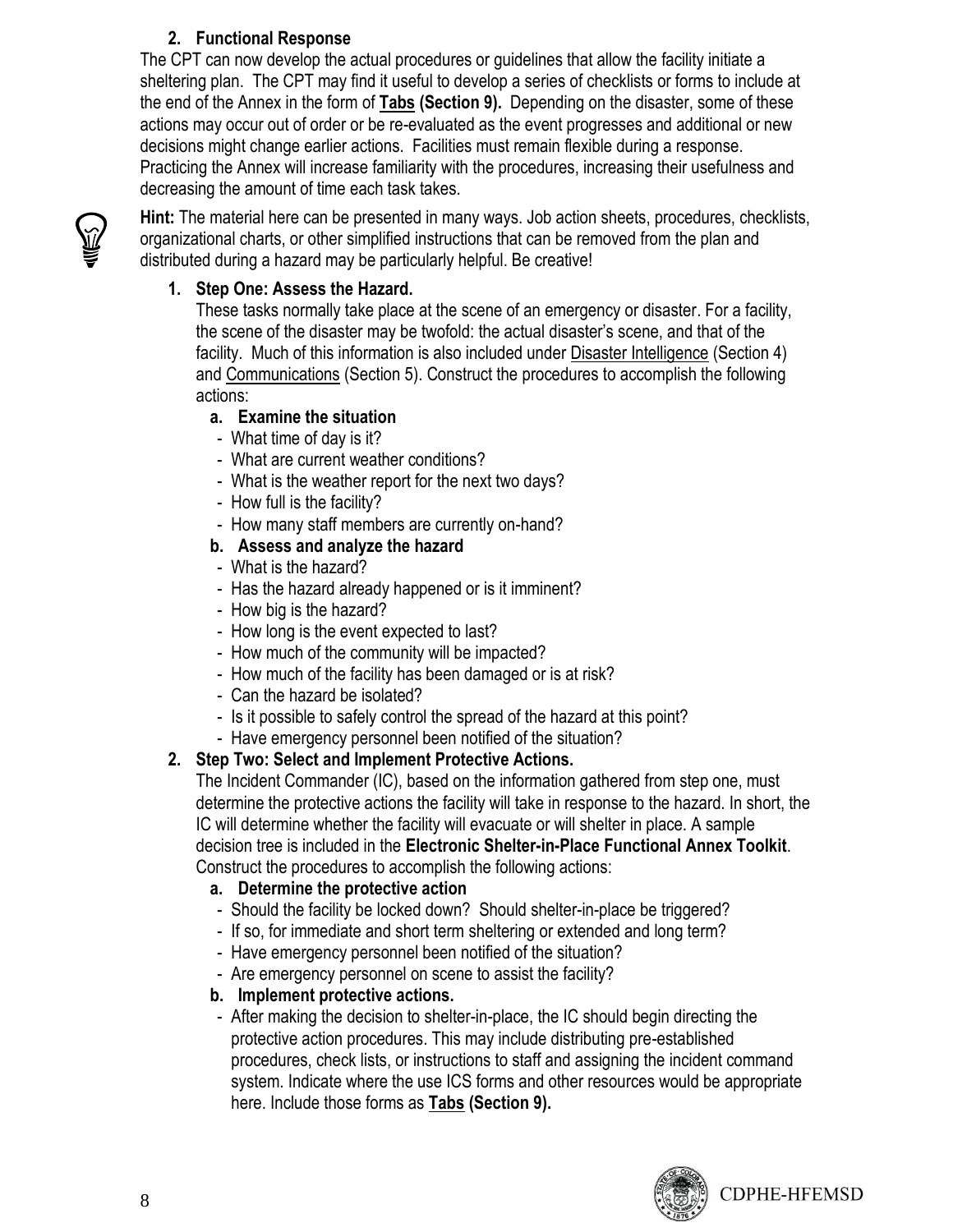### **c. Control access and isolate danger area**

- Establish who is allowed to stay in the facility
- Consider proximity to roads and transportation, secondary shelters, relative safety from the hazard, and the geography of the site.

### **d. Begin sheltering procedures**



**Note:** The actual procedures for sheltering-in-place should be included at the end of the Annex as **Tabs** *(Section 9)***.** They should also be posted at every nursing station in the facility, as well as in logical references places such as the kitchen, the maintenance director's office, and with the facility administrator. [*LSC 18.7.1.1 (existing) or LSC 19.7.1.1 (new)]*

- **e. Communicate decontamination needs to emergency personnel**
	- Does the hazard require the decontamination of residents or staff?
	- Will the hazard cause decontamination needs for emergency responders?
- **f. Provide immediate medical treatment to residents or allow emergency medical personnel to assume responsibility for the patient**
	- What kind of injuries might a sheltering-in-place scenario create for residents and staff?
	- What injuries can the staff immediately treat?
	- Establish how residents are prioritized
- **g. Communicate search and rescue needs to emergency personnel**
- Account for all residents and staff
	- o What is the attendance-accountability method for staff?
	- $\circ$  Is the facility staff aware of these procedures?
- Communicate with emergency personnel if anyone is missing
	- $\circ$  Include name, title, last known location, ambulatory restrictions, and critical health conditions
- Consider the following:
	- o What protocol is in place to verify rooms are occupied?
	- o What is the protocol for staff training and conducting drills on sheltering-inplace? Is all facility staff aware of this protocol?
	- o Are local emergency responders aware of this protocol?
- **3. Step Three: Conduct public warning or information communication.**
	- The facility will rarely communicate with the public directly, but there are always audiences a facility must address during a disaster. They may include local emergency personnel, residents, staff, families of residents and staff, and local and state health officials. The type of disaster will impact who the facility must notify. Have several employees trained in public information officer (PIO) skills to reduce the stress of this step on the facility.
	- **a. Determine the content and scope of a public warning or information communication**
		- Does the public need to know about the hazard?
		- Do family members or caregivers need to be notified at this time?
		- Do health officials or emergency personnel need information from the facility?
		- Is the media aware of the hazard?
	- **b. Disseminate internal warning or information communication**
	- Determine how the facility will alert residents and staff members of the situation
	- **c. Disseminate information** 
		- Activate call-lists
		- Utilize volunteers to make phone calls using a pre-scripted message

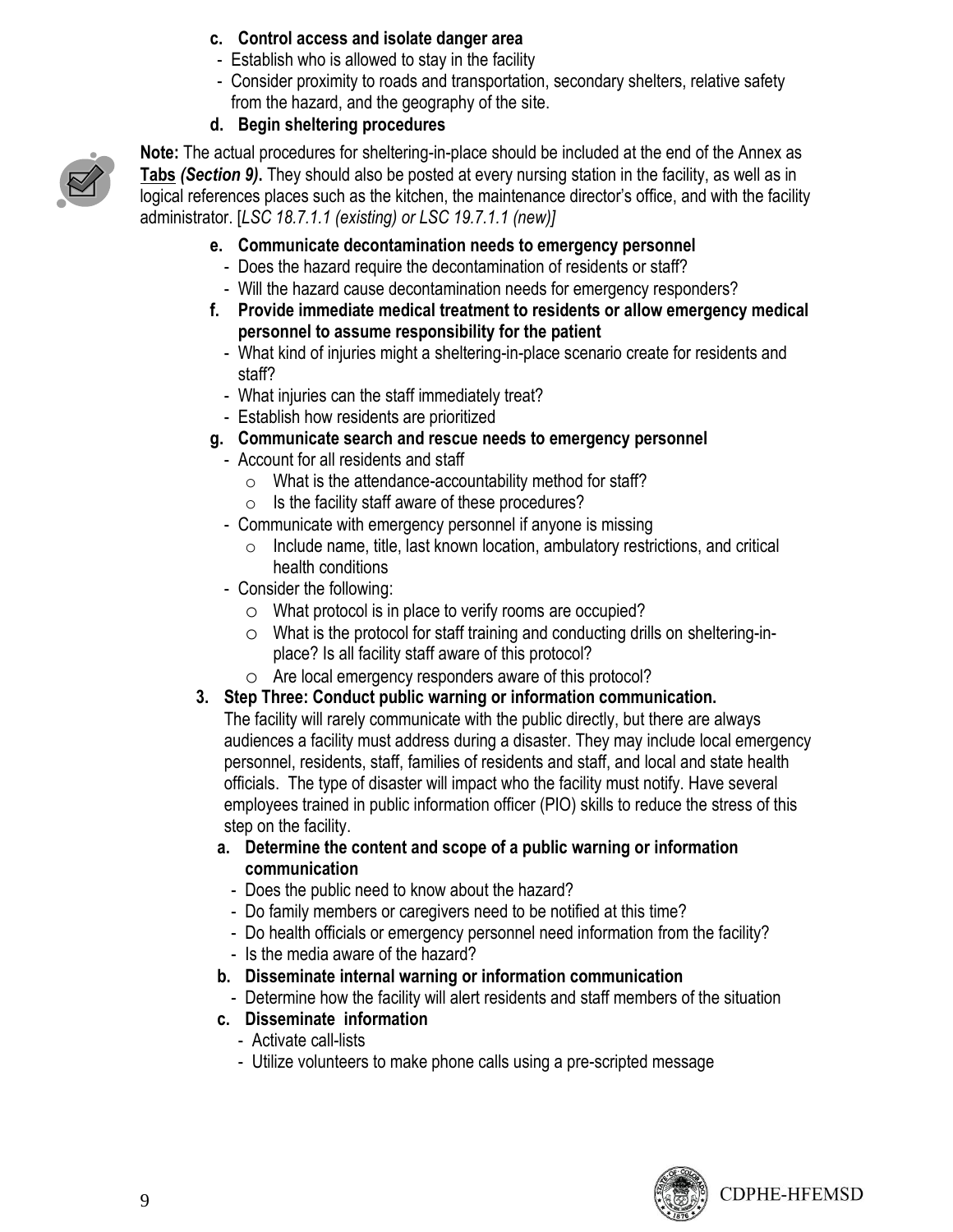- Communicate information to employees not currently in the facility, family members of residents, local emergency managers or response personnel, and situation updates to employees still in the facility.
- Outline the procedure for notification of a resident emergency contact about the situation
- Determine who, by title, is responsible for this notification
- Create a process for tracking family/emergency contact notification
- Outline the procedure for notifying CDPHE of the sheltering-in-place situation

#### **4. Step Four: Implement short-term stabilization.**

The situation is reassessed frequently, and the facility administrator or IC determines whether to activate sheltering plans. Many factors influence this decision, so the most important action is to ensure the safety of all residents and facility staff while the situation is evaluated.

- **a. Evaluate the situation**
	- Decide whether residents and staff stay at the facility or are evacuated to a shelter
	- Determine whether residents can temporarily return to their families for care. If so, outline the procedures for discharging these residents
- **b. Provide security** for residents before, during, and after the emergency.
	- Determine how to secure the facility for resident and staff safety
	- Partner with local emergency personnel about securing the facility during the disaster
- **c. Continue to monitor** the situation and communicate with emergency personnel.

#### **5. Step Five: Implement recovery**

Once the emergency is over, the incident commander or facility administrator activates the demobilization portion of the Annex.

- **a. Implement demobilization plan**
	- Partner with local emergency personnel to establish when the facility returns to normal operation and who will make that determination
	- Include demobilization procedures in the job action description under Organization and Assignment of Responsibility (Section 3)
	- Create procedures to notify staff, family members of residents, and residents temporarily placed with alternate care locations of the end of the disaster and the return to normal procedures and functions.



### **SECTION COMPLETE!**

Take a few moments to review the work so far. Examine any questions, comments, or sections requiring follow up. The material developed in the last section is critical to the Annex, so be sure it makes sense. Revisit the procedures drafted here frequently and re-work them as required.

# **Section Three: Organization and Assignment (Delegation) of Responsibilities:**

This section spells out who is responsible for what part of the **Sheltering-in-Place Annex.**  *It includes a list of the kinds of tasks to be performed, by position and organization, and it provides a quick overview of who does what, without all of the procedural details. For the sake of clarity, a matrix of departments and areas of responsibility (including functions) should be included to summarize the primary and supporting roles. Organization charts, especially those depicting how the facility is implementing the Incident Command System are helpful. (CPG 101)*

Although this Annex is presented as a pull-out document, complete unto itself, it is also a functioning part of the facility"s EOP. Perhaps a charge nurse is the incident commander for a

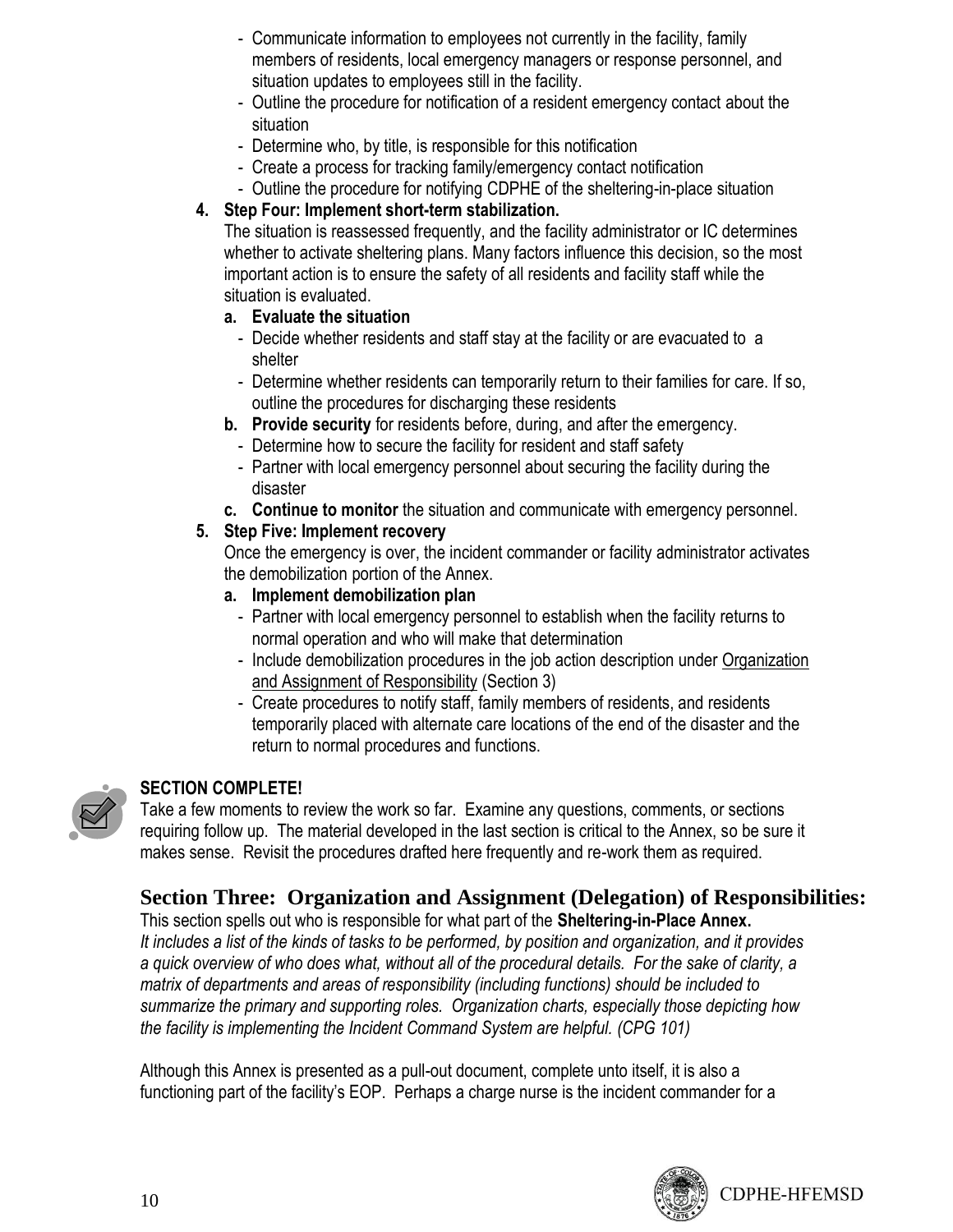**Shelter-in-Place Annex**, but the Safety, Security or Maintenance department head is the incident commander for the **Evacuation Annex.** This section of the Annex will describe how the control of the situation will be delegated. If the incident commander will need a liaison or a deputy that department heads will report to, this is where those details can be spelled out.

Facilities identified ten departments directly involved with the daily operation of Long Term Care Facilities. These departments are convenient ways to divide up and assign the responsibilities of the mass care procedures in an organized manner. The department titles will vary from one facility to the next, and some may have more or less. Remember the CPT should tailor this section to reflect the unique capabilities of the facility.

This is the section that focuses who will do what, and when. It describes who has tactical and operational control of response assets. It discusses how this facility could coordinate with outside agencies and the processes to do that. It describes how this facility will run its "command center."

- It also shows horizontal coordination with departments in the facility, which means how departments will relate to each other during the disaster.
- It should be broad enough to be flexible. If more details are necessary for departments, they should be addressed in separate Standard Operating Procedures (SOPs). **Example:** It may show how administration will give extra buying authority to the department head to purchase additional food for the extra people in the facility, or how Security will control ingress and egress, parking, or added staff for the duration of the disaster.
- $\bullet$ It could also show vertical integration with the local authorities, other agencies, and the state. **Example:** If the CPT is part of the local emergency planning team, and the emergency manager is aware that this facility will be sheltering-in-place, add a paragraph about the Memorandum of Understanding (MOU) that this facility has with local agencies (a church, for instance, that could be providing extra meals). It is important to write these plans and MOUs down.
- The CPT should discuss what the facility needs to get done during this Sheltering-in-Place  $\bullet$ Annex, and how to control this situation. That information goes here. Also, it should be noted that as this process develops, the Scope and Organization and Assignment of Responsibilities may change or may need to be revisited and revised. After exercising this annex, the team may find other parts that should be changed, dropped, added to, or that worked well.
- Begin by reviewing the corresponding Organization and Assignment of Responsibilities section developed in the Basic Plan.
- Identify which duties between the **Basic Plan** and the **Sheltering-in-Place Functional Annex** are the same and, if possible, assign the same department to those responsibilities.
- Fill in the rest of the responsibilities using the titles or department names. DO NOT use names of individuals.
- When determining what role to assign each department, consider the specific needs of a sheltering-in-place event. Recognize that while some duties will be the same between the **Basic Plan** and the **Sheltering-in-Place Functional Annex,** some of them will be very different.
- $\bullet$  Pick the best fit for the job.
- List at least two alternates, by title, for each responsibility
- Remember the span of control --- no one person should oversee more than seven people,  $\bullet$ and everyone should report to only one person.

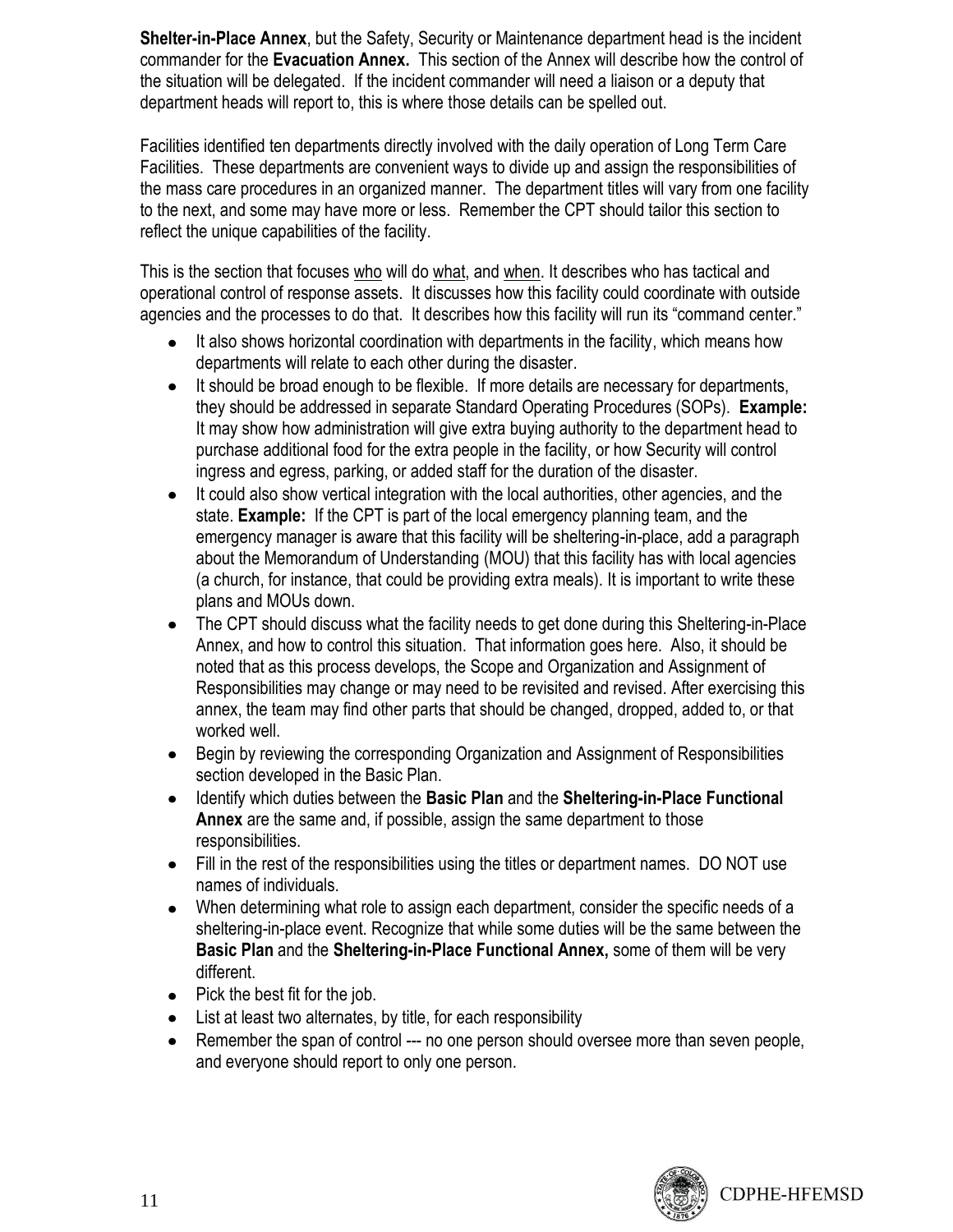**Hint:** Print out a blank Incident Command System chart available online and fill it in as the CPT completes this section. ICS forms 203, 204, 207 and 215a may help the CPT with this section. Don"t forget they can be changed to fit what the facility needs. Put that chart or forms in the **Tabs section (Section 9).** A clear understanding of the Incident Command System (ICS) will assist a facility in successfully implementing disaster organizational requirements, including the appropriate assignment of responsibilities. As emphasized in both the **Hazard Analysis Toolkit** and the **Basic Plan Toolkit**, the critical staff must complete basic ICS training. This training is available from the State [\(www.dola.state.co.us/dem/index.html\)](http://www.dola.state.co.us/dem/index.html) as classroom training, or as online training from FEMA [\(http://www.training/fema.gov/IS/\)](http://www.training/fema.gov/IS/) After completing the ICS training, this section should be much clearer for both the CPT and the facility staff.

#### **SECTION COMPLETE!**



Take a few moments to review the work so far. Examine any questions, comments, or sections requiring follow up. Remember that the organization of responsibilities is indicated by title, not by name, and should be flexible. Note that much of this material will change before the development process is done, so be sure to check back often.

# **Section Four: Disaster Intelligence**

*This section describes the required critical or essential information common to all emergencies identified during the planning process. In general terms, it identifies the type of information needed, where it is expected to come from, who uses the information, how the information is shared, the format for providing the information, and any specific times the information is needed. The contents of this section are best provided in a tabular format. (CPG 101)* 

For this section, the planning team must determine what kind of information they need from the outside in order to shelter-in-place successfully. This may include situation briefs, weather reports, staff and volunteer rosters, and status reports. This section also indicates where the critical information is expected to come from. Facilities should partner with local emergency management to ensure notification and inclusion in information dissemination operations. Remember to collect both the GENERAL information for the **Basic Plan** and the SPECIFC information for the **Shelterin-Place Functional Annex**. Further specific information requirements may also appear in the **Hazard-Specific Appendices**.

- Outline types of information critical during a shelter-in-place situation.
- Ensure information resources are accurate and easily available.
- Familiarize staff with proactive information collection.
- Create standards for information dissemination in the facility.
- Have procedures for sharing critical information with the emergency community during a disaster.
- Practice sharing information internally and with other partners.
- Identify information resources required by state, local, or corporate agencies.

Information may come from and need to go to:

- the mayor
- $\bullet$ the emergency manager
- county roads supervisor
- electric company or other utilities supplier  $\bullet$
- $\bullet$ the department of health
- the state  $\bullet$
- vendors scheduled to make deliveries to the facility
- the public $\bullet$

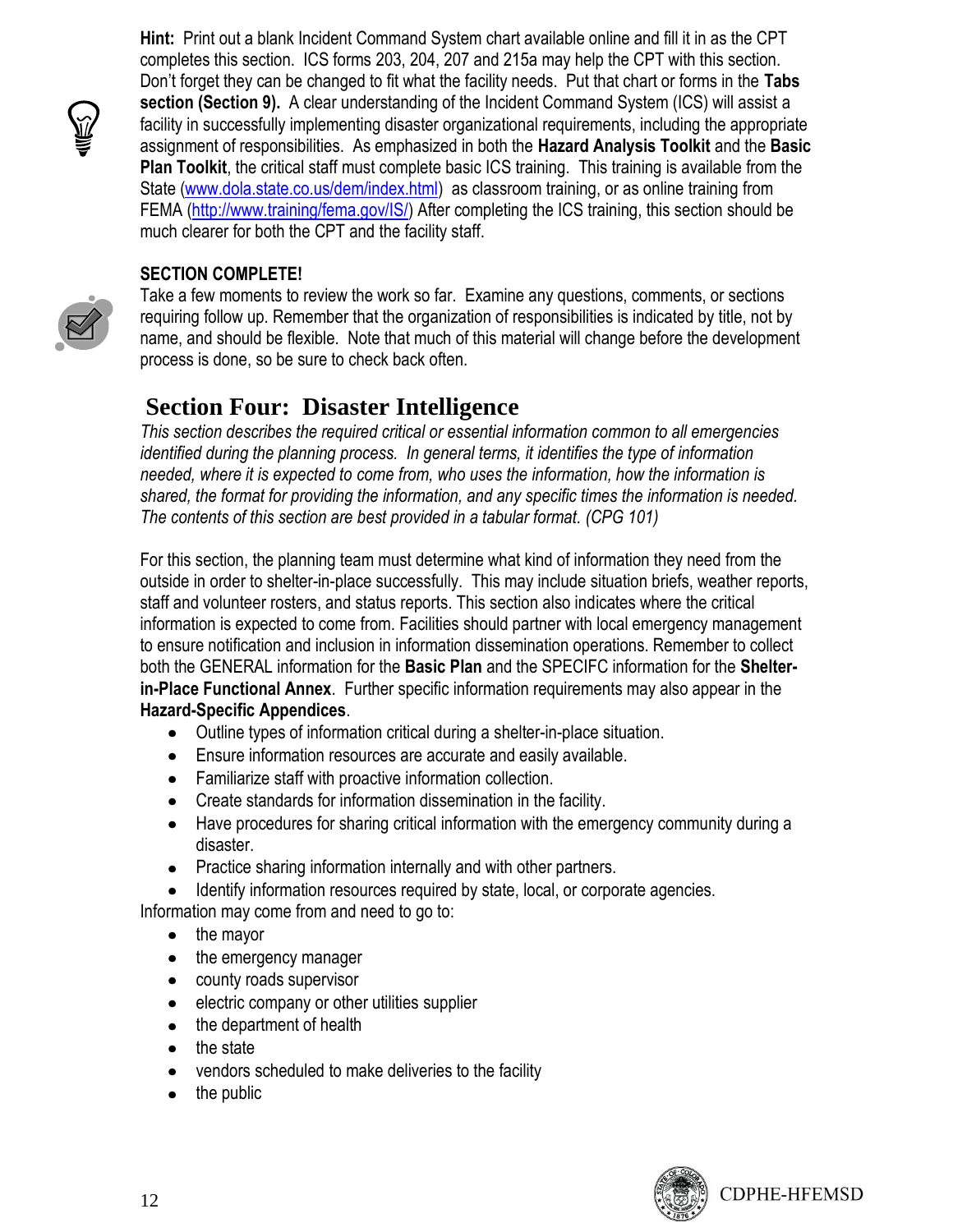- staff/families of staff
- other local agencies

Who on the staff will collect and perhaps disseminate information for this event? Who should the facility information be going to? Compile a list of sources of information, and also one for respondents of information. Put that information here.



# **SECTION COMPLETE!**

Take a few moments to review the work so far. Compare the **Sheltering-in-Place Functional Annex** to the **Basic Plan** and see if the two plans compliment one another. Examine any questions, comments, or sections requiring follow up.

# **Section Five: Communications**

*This section describes the response organization (this facility) to other response organizations communication protocols and coordination procedures used during emergencies and disasters. It discusses the framework for delivering communications support and how the facility's communications integrate into the local or regional disaster communications network. It does not describe communications hardware or specific procedures found in departmental SOPs. Separate interoperable communications plans should be identified and summarized. (CPG 101)* 

- How will this facility communicate with outside agencies during a sheltering-in-place emergency situation? Is there a call-out list?
- Who will handle communications? This may or may not be a public information officer (PIO).
- Consider all the methods of communication available to the facility (example: cell phones, landline telephones, radios, email, web pages, television, radio, written communications, local media, weather radio, community resources) and decide which are likely to be impacted and therefore unavailable during the disaster.
- Select a method of communication that is portable or flexible enough for use with a mass care event. Also select a backup method of communication.
- Establish communication protocols for the facility both during and after a disaster. Establish alternative points of contact if the primary facility staff is out of communication during a disaster.

Partner with local emergency personnel to ensure relevant communication about the disaster is passed onto the facility.

- Train staff on the use of communication equipment. Use the equipment in all exercises.
- Radios may not work well in very large buildings or around lots of concrete.
- Cell phones are generally unreliable during disasters.
- Land-line, corded telephones work during power outages.
- Walkie-talkies have limited range.  $\bullet$
- ICS forms 216 and 217 may give the CPT ideas for this section.  $\bullet$

# **SECTION COMPLETE!**



Partner with local emergency personnel to ensure relevant communication about the disaster is passed onto the facility. Some material might have changed over the development process so reread the Annex and make any adjustments necessary to the document. Revisit any unanswered questions or comments before moving on.

# **Section Six: Administration, Finance and Logistics:**

*This section covers general support requirements and the availability of services and support for all types of emergencies, as well as general policies for managing resources. The following should be addressed in this section of the plan:*

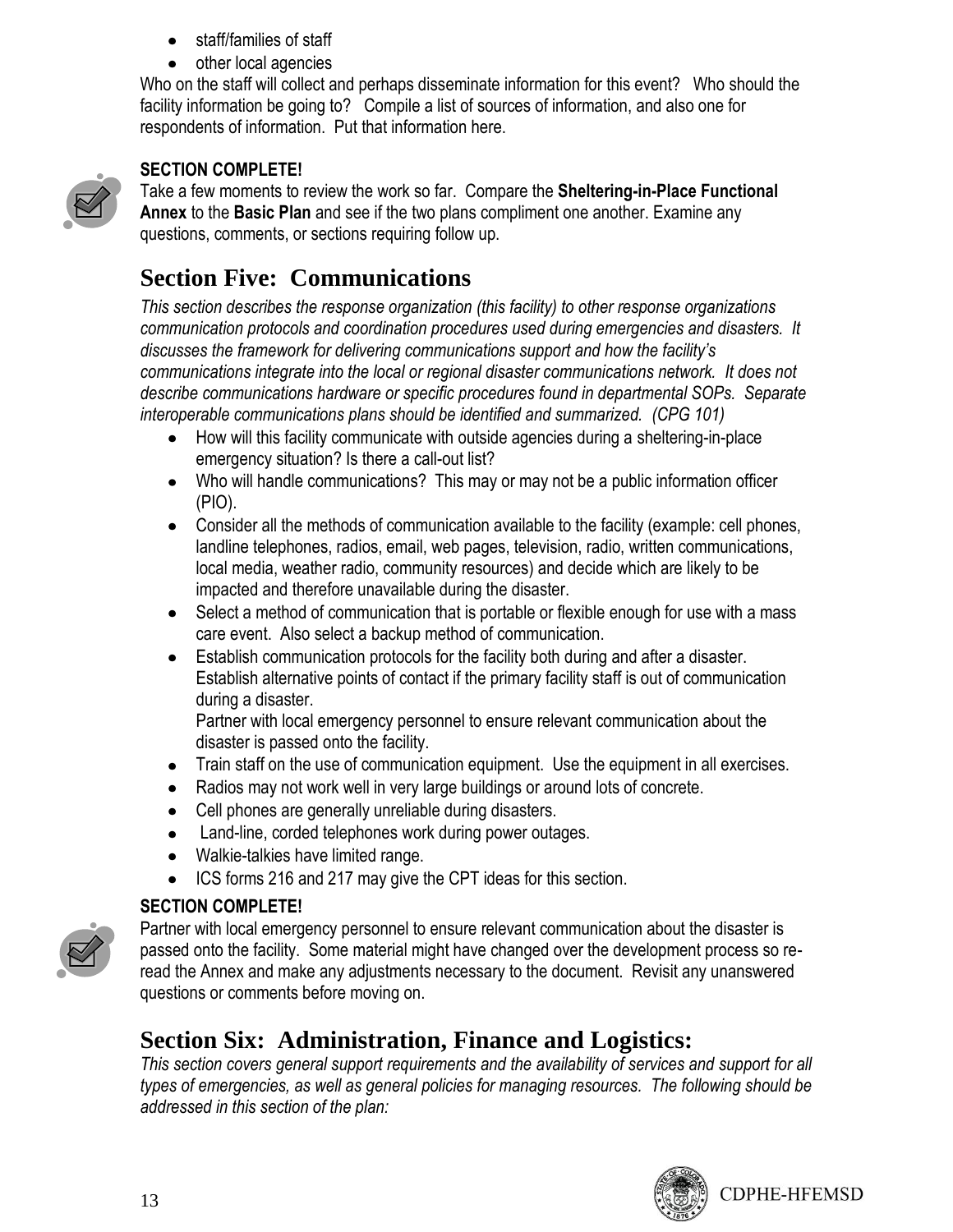- *References to Mutual Aid Agreements, including the Emergency Management Assistance*   $\bullet$ *Compact (EMAC) (this is more important for facilities who are in urban areas, or perhaps close to state borders; check with local emergency manager)*
- *Authorities for and policies on augmenting staff by reassigning public employees and soliciting volunteers, along with relevant liability provision*
- *General policies on keeping financial records, reporting, tracking resource needs, tracking the source and use of resources, acquiring ownership of resources, and compensating the owners of private property used by the facility (CPG 101)*

This section addresses the administrative and general support requirements associated with completing sheltering-in-place tasking. As explained in the **Organization and Assignment of Responsibilities (Section 3),** these functions are already used in the facility for day-to-day operations. This section will look similar to the same section in the **Basic Plan.** Overall, this section will include specific policies for managing sheltering-in-place related resources, list sheltering-in-place specific Mutual Aid Agreements (MAAs) or other pre-determined sources of assistance, and re-list the policies for keeping financial records, tracking, reporting, using, and compensating the use of resources, and other policies detailing what records must be kept.

- 1. **Administration:** Detail the scope of duties and information the administration coordinator will be accountable for during and after the disaster. This section will look similar to the one in the **Basic Plan**. Attach a listing that includes the following:
	- Facility's location
	- People capacity
	- Quantity and type of kitchen
	- Beds available
	- Stock levels of medical and sanitation supplies,
	- Food and water supplies
	- Sleeping bags, bedding
	- Restroom facilities
	- Vehicle parking capacity
	- Communication systems available
	- List of telephone numbers
	- List the type of emergency power available to the facility and how long it will be operational

Duties also could include:

- a. Records and reports associated with tracking the status of sheltering-in-place events
- b. Lists of patients and staff and their relative locations before, during, and after the event
- c. Oversee assignment of staff and volunteers for specific duties
- d. ICS forms for this section could include 201, 202, 203, 204, 206, 207, 208, 221
- 2. **Finance:** Establish the method of tracking all financial expenditures, including resource procurement and expenditure, personnel hours, and patient insurance billing requirements. Assign accountability for the maintenance and safekeeping of these records during and after the mass care event. Include corporate, public, staff, utility providers, vendors, and other sources this facility may need or use. ICS forms for this section could include 214, 215, 216, and 218.
- 3. **Logistics:** Outline the responsibilities and procedures for all physical resource allocation, implementation, overview or movement of supplies during the sheltering-in-place event. This includes the coordination of resources at a different shelter point should the facility be told to evacuate to a different site. For these types of events, logistics gains the

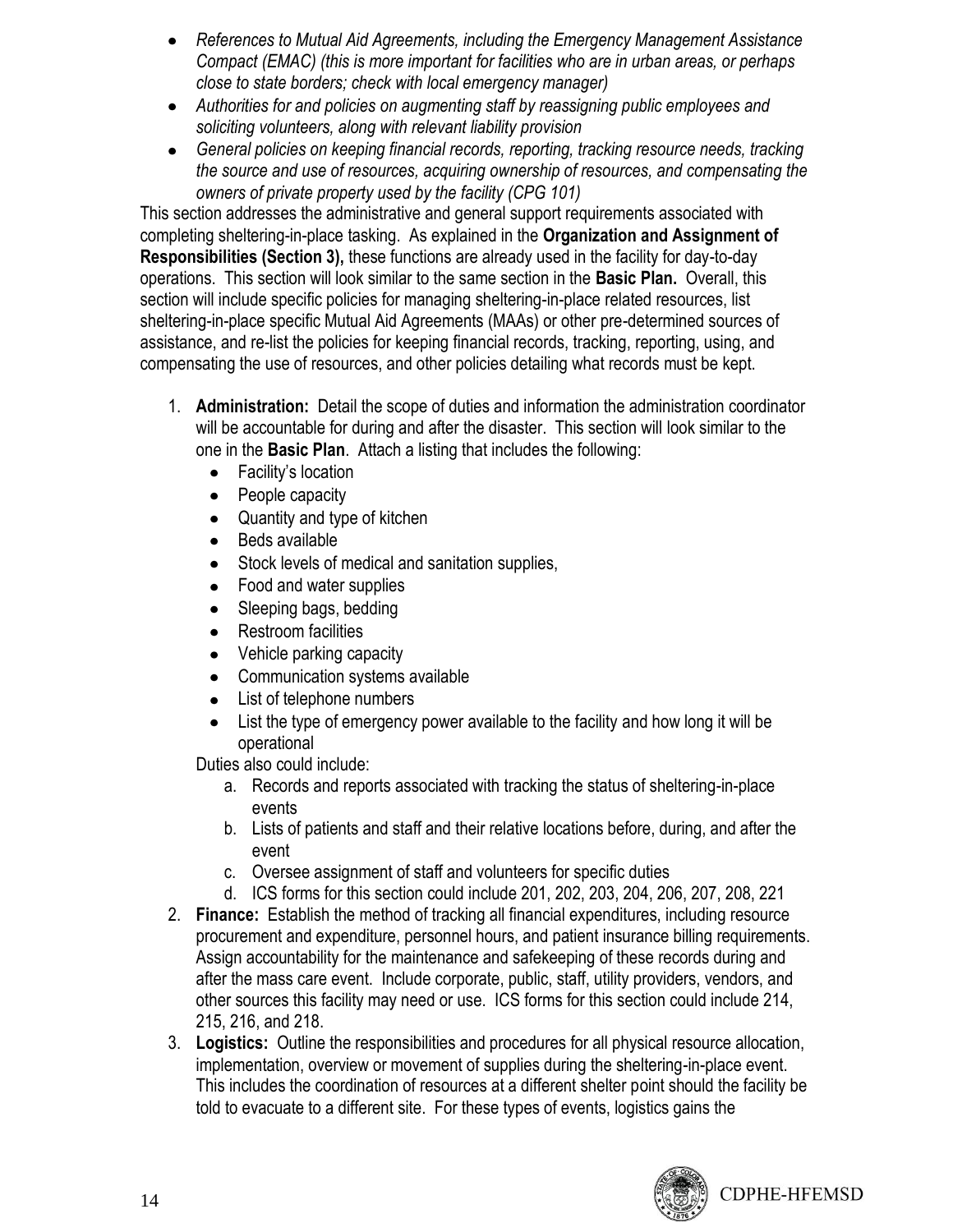complication of establishing the portability of resources. Account for all resources currently available to the facility and those borrowed, loaned, rented, purchased or otherwise acquired during and after the mass care event. ICS forms that could be used for this section include 210, 211, 214, 216, 217, and 218. They may be modified.

Paying bills, keeping track of people resources (timekeeping) and physical resources is a big job during a disaster. This is an important function, and is required for re-imbursement from the state or federal governments when disasters are declared by the governor. Online ICS forms 210, 211, 214 and 218 may help the CPT stay organized.

# **SECTION COMPLETE!**

Evaluate the progress so far by comparing the Annex to other emergency planning documents, including the Basic Plan. Think carefully about the facility"s organizational structure and make sure the Annex compliments it. Work to emphasize the strengths of the facility staff.

# **Section Seven: Plan Development and Maintenance**

*The overall approach to planning and the assignment of plan development and maintenance responsibilities are discussed in this section. This section should:*

- *Describe the planning process, participants in that process, and how development and*   $\bullet$ *revision of different "levels" of the EOP (Basic Plan, annexes, appendices, and SOPS) are coordinated during the preparedness phase;*
- *Assign responsibility for the overall planning and coordination to a specific person; and*

*Provide for a regular cycle of testing, reviewing, and updating the EOP (CPG 101)*  An emergency plan, at any level of development, is a living document. Changes will be needed. This is the section that will explain how and when the Annex will be tested, updated, changed and reviewed. With staff changes, training, and exercises of the plan, it is only natural that it will need revision. There are samples of the pages used to denote revisions to the plan. Surveyors may reference revision pages as well. The facility also needs a schedule for exercising this Annex. Keep track of changes made after the exercises. A sample Exercise Calendar is available in the **Hazard Analysis Toolkit.** ICS form 221 online may help the CPT with this section as well.

- Coordinate this section the Basic Plan.
- Identify and describe the reference manuals used to develop the plan including software, toolkits, contractors, interview, planning tools and development guides.
- Coordinate with local or state emergency management resources for review and commentary on the plan.
- $\bullet$  Include an exercising and review schedule, with a method for tracking progress.
- Describe how this plan was coordinated with EOPs from other facilities in the county and region, local emergency plans, and mutual aid partners.

**Hint**: This is not the time to actually plan an exercise. Instead, make plans for when the facility will practice evacuations. The actual development of exercises is discussed in the **Adult Care Facilities Tabletop Exercise Toolkit.**

#### **SECTION COMPLETE!**

The facility can minimize workload by planning to review the entire plan, including the Annex, at the same time. Take a moment now to review this section and ensure compatibility between the maintenance schedules for each part of the plan.





**AIRS**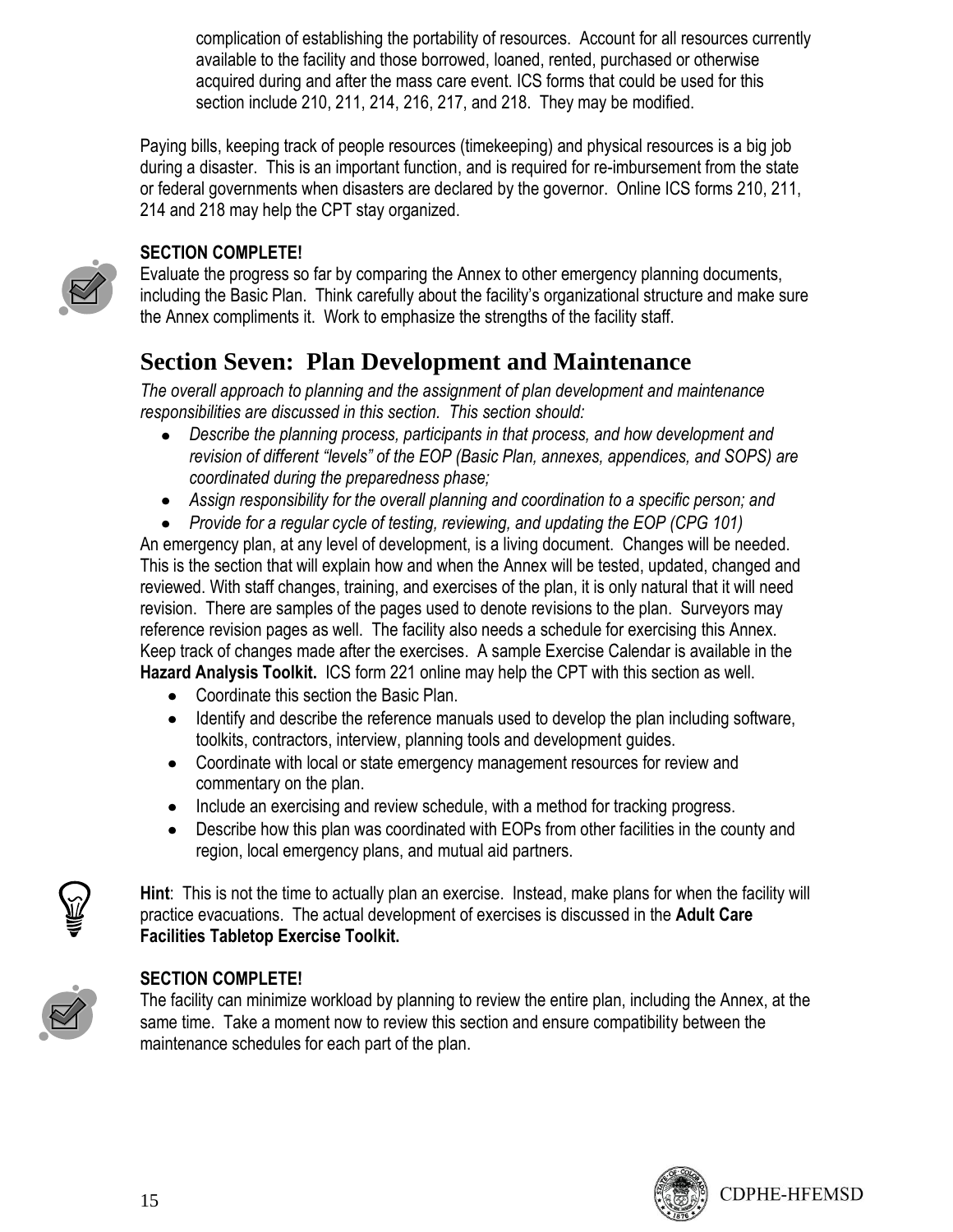# **Section Eight: Authorities and References**

*This section provides the legal basis for emergency operations and activities. This section of the plan includes the following:*

- *Lists of laws, statutes, ordinances, executive orders, regulations, and formal agreements relevant to emergencies;*
- *Specification of the extent and limits of the emergency authorities granted to the person in charge, including the conditions under which these authorities become effective, and when they would be terminated;*
- *Pre-delegation of emergency authorities (i.e., enabling measures sufficient to ensure that specific emergency-related authorities can be exercised by the elected or appointed leadership or their designated successors); and*
- *Provisions for the continuity of operations (e.g., the succession of decision-making authority and operational control) to ensure that critical emergency functions can be performed. (CPG 101)*

It is important during an emergency that whoever is in charge has the authority to make decisions on behalf of the facility. Having this authority in writing BEFORE the emergency lends credibility to the plan, and members of the planning team and staff know that it is a real, useable document and format for emergency response. It also gives authority and responsibility to staff. If outside agencies or authorities need to be involved in the execution of the plan, they will see at a glance why and how they will be following the plan. If the incident commander goes off shift, and another takes his/her place, it is also important for them to have the same authority. That authority, and any applicable law, is listed here.

- 1. **Authorities:** Collect the specific guidelines governing sheltering-in-place in the facility, as well as legal documents that apply only during scenarios that may alter Standard Operating Procedures (SOPs) regarding patient care, confidentiality, transportation, etc. One particularly important example of such an authority relates to the HIPAA laws. This example is included for facility use in the event part of the Sheltering-in-Place Annex results in evacuation to a Special Needs Shelter, but the CPT should also include additional resources suited to the needs of the facility. See the online link to the HIPAA example.
- 2. **References:** These resources may help the facility clarify portions of the mass care plan, serve as additional information points during a disaster, or provide citation for examples the facility chooses to include in their plan. Additional resources are widely available on the internet and through local, state and federal agencies. The CPT is encouraged to review each of these references, and include any other important references they identify.
	- a. The state Mass Care Plan, ESF #6, and other state plans [http://www.dola.state.co.us/dem/operations/seop2007/seop\\_2007.htm](http://www.dola.state.co.us/dem/operations/seop2007/seop_2007.htm)
	- b. The Colorado Disaster Act of 1992, <http://dola.colorado.gov/dem/Publications/ANACT.pdf>
	- c. The national disability preparedness website <http://www.disabilitypreparedness.gov/>
	- d. Supporting special needs and vulnerable populations in disaster <http://www.preparenow.org/prepare.html>
	- e. FEMA has a wealth of information online at [www.fema.gov](http://www.fema.gov/)
	- f. Colorado Department of Emergency Management has resources to help families with emergency planning at <http://www.dola.state.co.us/dem/publications/family.pdf>

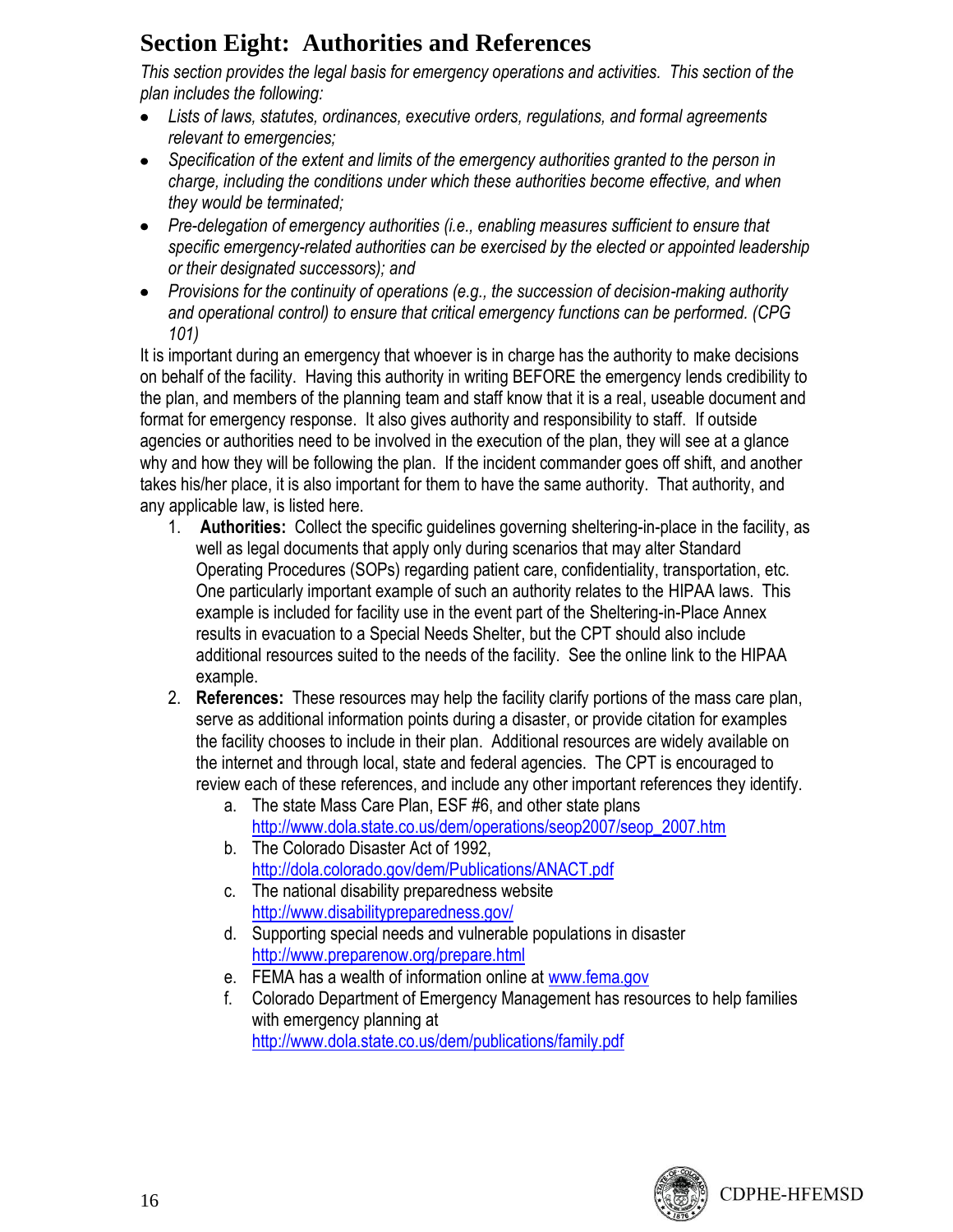### **SECTION COMPLETE!**



# **Section Nine: Tabs**

Tabs are an excellent means of gathering important procedural information for the Annex where it can easily be accessed and distributed to staff, volunteers, or first responders during an emergency. Remember that Functional Annexes are stand-alone additions to the EOP; so much of the information collected here may also appear in other parts of the EOP. Including the information in multiple places reduces the time it takes to reference the plan during a disaster. Suggested tabs are included here, but the CPT should expand this section to suit the particular needs of the facility.

1. Maps and Diagrams

Any maps, diagrams, charts, floor plans, building schematics, or graphic forms of information should also be stored here. This allows for the fastest, easiest reference of the materials during a disaster. It is particularly important that maps of the facility, supply routes or evacuation routes be maintained and accurate. Possible types of materials to include here are:

- a. Several different types of facility maps, including floor plans, evacuation routes, location of HVAC/electrical/gas/water systems, and the grounds
- b. Charts depicting the organizational structure of the facility staff.
- c. Step-by-step picture instructions for various tasks such a turning off utility switches
- d. Job action sheets
- e. Methods of communicating around language barriers, including those who are deaf or do not speak English
- 2. Transportation Plan (if necessary)
	- a. Types of vehicles
	- b. Support Staff for vehicles
	- c. Transport assistance
- 3. Shelter Plan
	- a. Facility Specifics
	- b. Resident Care Protocols
	- c. Medical Reports, Records, Policies
	- d. Feeding and Sheltering Protocols
	- e. Staff Support Protocols
- 4. Policies, Administration Documents
- 5. Demobilization Information



# **SECTION COMPLETE!**

This Annex is complete. Take a few moments for the team to review the Annex in conjunction with the Basic Plan. Although some materials may be redundant, it is better to have information in several places during a disaster so it is easily accessible. ALL of these parts will change as they are exercised and reviewed. The important thing is to have a plan to follow, and for staff to understand it, know how to access it, and to know what their individual roles are during the disaster. Disasters are chaotic. It is better to follow the plan, and adapt it as you go, than to make all decisions on the fly.